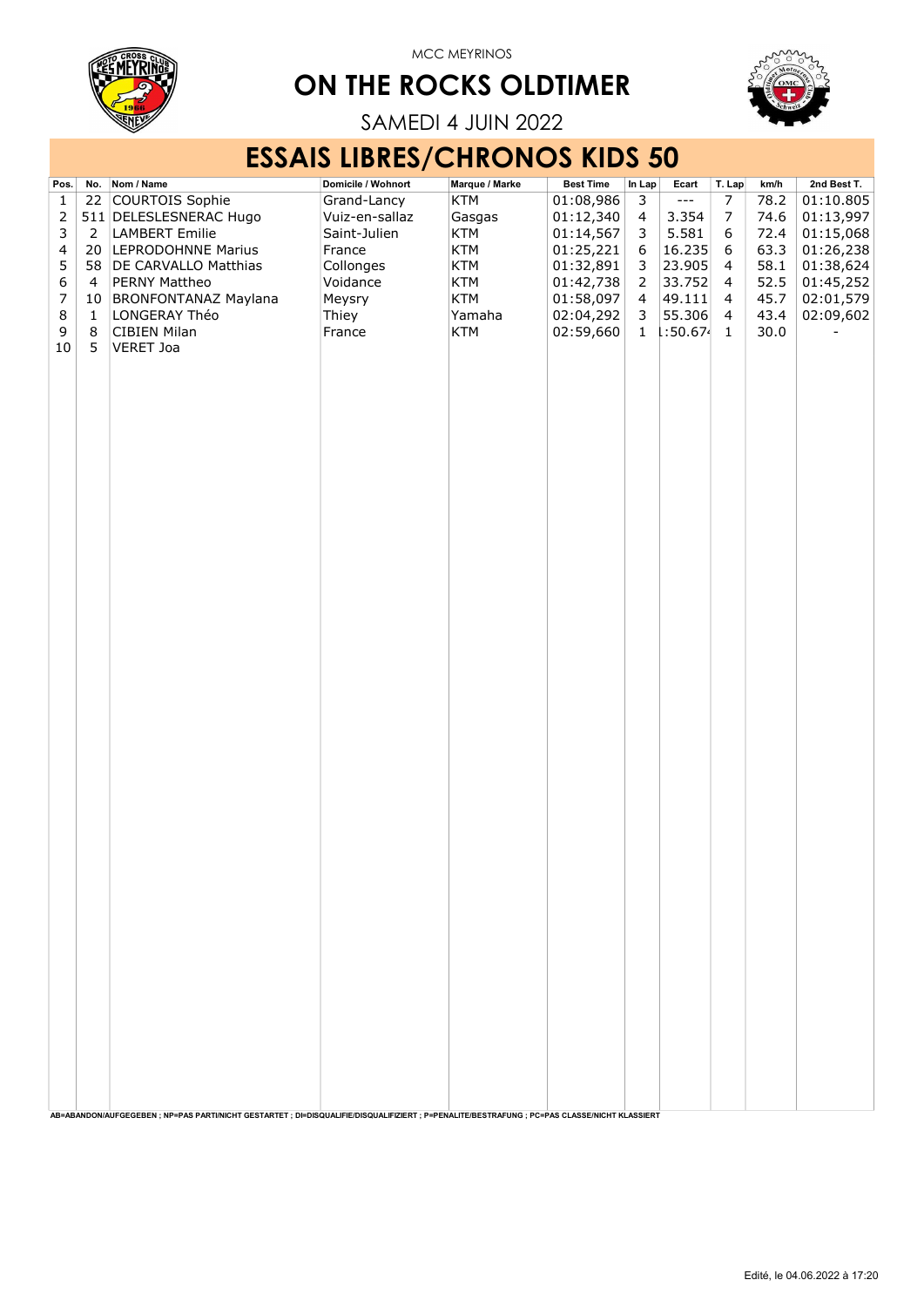

# ON THE ROCKS OLDTIMER



SAMEDI 4 JUIN 2022

## 1ère MANCHE KIDS 50

| Pos.             |                | No. Nom / Name                                                                                                                                | Domicile / Wohnort | Marque / Marke | Trs            | <b>Temps</b> | Ecart                                       | km/h | <b>Best Time</b> | In Lap      |
|------------------|----------------|-----------------------------------------------------------------------------------------------------------------------------------------------|--------------------|----------------|----------------|--------------|---------------------------------------------|------|------------------|-------------|
| 1                |                | 511 DELESLESNERAC Hugo                                                                                                                        | Vuiz-en-sallaz     | Gasgas         | 10             | 12:12,307    | $\scriptstyle \cdots$ $\scriptstyle \cdots$ | 73.7 | 01:09.456        | 3           |
| $\overline{2}$   | $\overline{2}$ | <b>LAMBERT Emilie</b>                                                                                                                         | Saint-Julien       | <b>KTM</b>     | 10             | 12:53,393    | 41.086                                      | 69.8 | 01:13,013        | $\mathbf 1$ |
| 3                | 22             | COURTOIS Sophie                                                                                                                               | Grand-Lancy        | <b>KTM</b>     | 10             | 13:04,229    | 51.922                                      | 68.8 | 01:08,860        | 3           |
| $\overline{4}$   | 20             | <b>LEPRODOHNNE Marius</b>                                                                                                                     | France             | <b>KTM</b>     | 9              | 12:47,847    | 1 Tr.                                       | 63.2 | 01:19,162        | 5           |
| 5                | 58             | <b>DE CARVALLO Matthias</b>                                                                                                                   | Collonges          | KTM            | 9              | 12:49,056    | 1 Tr.                                       | 63.1 | 01:21,692        | $\,8\,$     |
| 6                | 5              | VERET Joa                                                                                                                                     |                    |                | 9              | 13:05,644    | 1 Tr.                                       | 61.8 | 01:16,027        | 6           |
| $\boldsymbol{7}$ | 8              | <b>CIBIEN Milan</b>                                                                                                                           | France             | KTM            | 9              | 13:12,330    | 1 Tr.                                       | 61.3 | 01:16,405        | 2           |
| 8                | 87             | JOUILLE Ysakim                                                                                                                                |                    |                | 9              | 13:30,349    | 1 Tr.                                       | 59.9 | 01:23,317        | 5           |
| 9                | 35             | FLOTTERER-ORTIZ Diago                                                                                                                         |                    |                | 8              | 12:48,948    | 2 Tr.                                       | 56.1 | 01:27,085        | 6           |
| $10\,$           | 4              | PERNY Mattheo                                                                                                                                 | Voidance           | <b>KTM</b>     | 8              | 13:20,426    | 2 Tr.                                       | 53.9 | 01:31,428        | 8           |
| 11               | 10             | <b>BRONFONTANAZ Maylana</b>                                                                                                                   | Meysry             | <b>KTM</b>     | $\overline{7}$ | 12:57,564    | 3 Tr.                                       | 48.6 | 01:46,952        | $1\,$       |
| 12               | 1              | LONGERAY Théo                                                                                                                                 | Thiey              | Yamaha         | $\overline{7}$ | 13:02,014    | 3 Tr.                                       | 48.3 | 01:36,855        | 5           |
|                  |                |                                                                                                                                               |                    |                |                |              |                                             |      |                  |             |
|                  |                |                                                                                                                                               |                    |                |                |              |                                             |      |                  |             |
|                  |                |                                                                                                                                               |                    |                |                |              |                                             |      |                  |             |
|                  |                |                                                                                                                                               |                    |                |                |              |                                             |      |                  |             |
|                  |                |                                                                                                                                               |                    |                |                |              |                                             |      |                  |             |
|                  |                |                                                                                                                                               |                    |                |                |              |                                             |      |                  |             |
|                  |                |                                                                                                                                               |                    |                |                |              |                                             |      |                  |             |
|                  |                |                                                                                                                                               |                    |                |                |              |                                             |      |                  |             |
|                  |                |                                                                                                                                               |                    |                |                |              |                                             |      |                  |             |
|                  |                |                                                                                                                                               |                    |                |                |              |                                             |      |                  |             |
|                  |                |                                                                                                                                               |                    |                |                |              |                                             |      |                  |             |
|                  |                |                                                                                                                                               |                    |                |                |              |                                             |      |                  |             |
|                  |                |                                                                                                                                               |                    |                |                |              |                                             |      |                  |             |
|                  |                |                                                                                                                                               |                    |                |                |              |                                             |      |                  |             |
|                  |                |                                                                                                                                               |                    |                |                |              |                                             |      |                  |             |
|                  |                |                                                                                                                                               |                    |                |                |              |                                             |      |                  |             |
|                  |                |                                                                                                                                               |                    |                |                |              |                                             |      |                  |             |
|                  |                |                                                                                                                                               |                    |                |                |              |                                             |      |                  |             |
|                  |                |                                                                                                                                               |                    |                |                |              |                                             |      |                  |             |
|                  |                |                                                                                                                                               |                    |                |                |              |                                             |      |                  |             |
|                  |                |                                                                                                                                               |                    |                |                |              |                                             |      |                  |             |
|                  |                |                                                                                                                                               |                    |                |                |              |                                             |      |                  |             |
|                  |                |                                                                                                                                               |                    |                |                |              |                                             |      |                  |             |
|                  |                |                                                                                                                                               |                    |                |                |              |                                             |      |                  |             |
|                  |                |                                                                                                                                               |                    |                |                |              |                                             |      |                  |             |
|                  |                |                                                                                                                                               |                    |                |                |              |                                             |      |                  |             |
|                  |                |                                                                                                                                               |                    |                |                |              |                                             |      |                  |             |
|                  |                |                                                                                                                                               |                    |                |                |              |                                             |      |                  |             |
|                  |                |                                                                                                                                               |                    |                |                |              |                                             |      |                  |             |
|                  |                |                                                                                                                                               |                    |                |                |              |                                             |      |                  |             |
|                  |                |                                                                                                                                               |                    |                |                |              |                                             |      |                  |             |
|                  |                |                                                                                                                                               |                    |                |                |              |                                             |      |                  |             |
|                  |                |                                                                                                                                               |                    |                |                |              |                                             |      |                  |             |
|                  |                |                                                                                                                                               |                    |                |                |              |                                             |      |                  |             |
|                  |                |                                                                                                                                               |                    |                |                |              |                                             |      |                  |             |
|                  |                |                                                                                                                                               |                    |                |                |              |                                             |      |                  |             |
|                  |                |                                                                                                                                               |                    |                |                |              |                                             |      |                  |             |
|                  |                |                                                                                                                                               |                    |                |                |              |                                             |      |                  |             |
|                  |                |                                                                                                                                               |                    |                |                |              |                                             |      |                  |             |
|                  |                |                                                                                                                                               |                    |                |                |              |                                             |      |                  |             |
|                  |                |                                                                                                                                               |                    |                |                |              |                                             |      |                  |             |
|                  |                | AB=ABANDON/AUFGEGEBEN ; NP=PAS PARTI/NICHT GESTARTET ; DI=DISQUALIFIE/DISQUALIFIZIERT ; P=PENALITE/BESTRAFUNG ; PC=PAS CLASSE/NICHT KLASSIERT |                    |                |                |              |                                             |      |                  |             |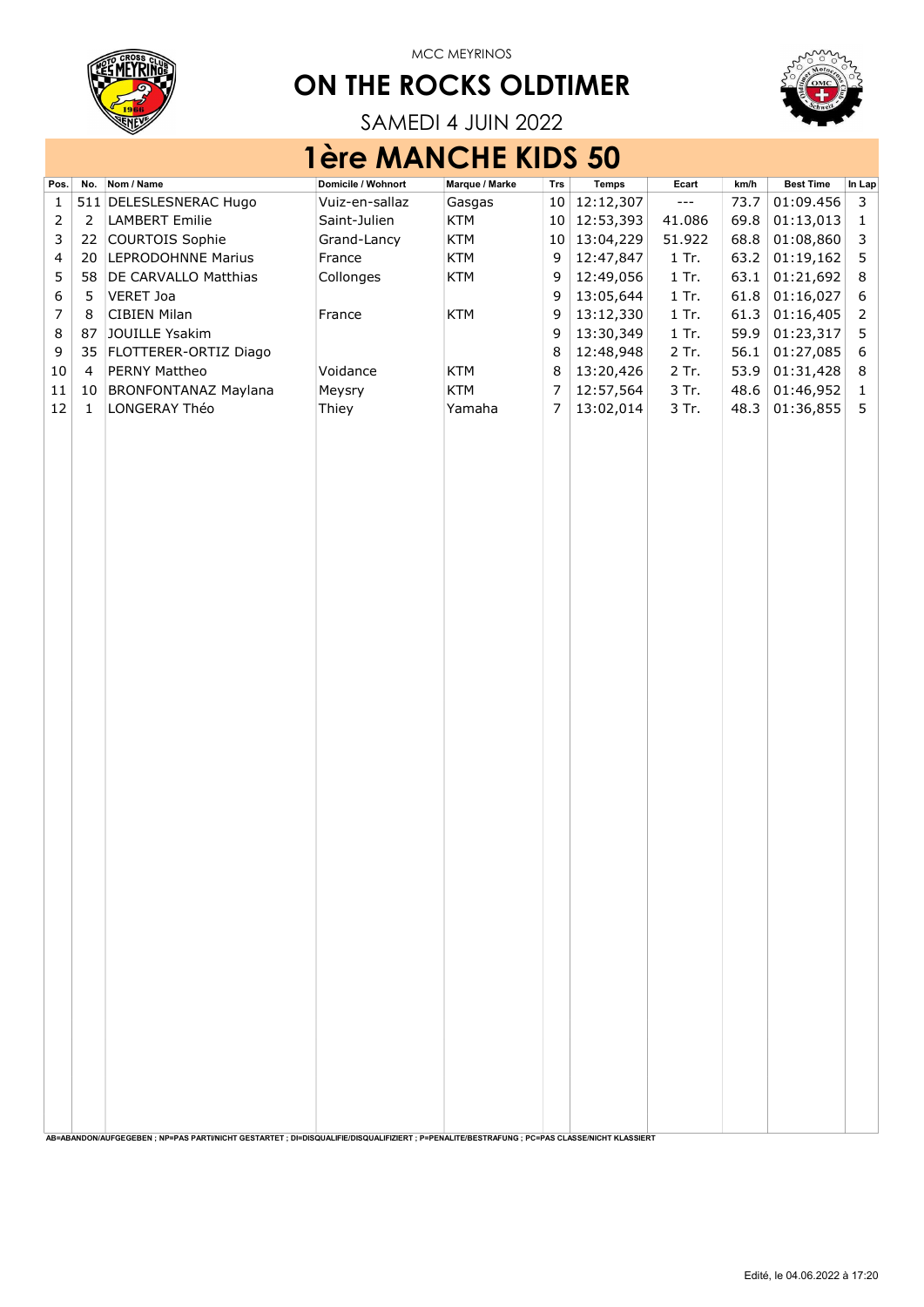

ON THE ROCKS OLDTIMER



SAMEDI 4 JUIN 2022

#### r\l 1 2 3 4 5 6 7 8 9 10 11 12 13 14 15 16 17 18 19 20 21 22 23 24 25 26 27 28 29 30 Rk 1 2 2 511 511 511 511 511 511 511 511 511 1 2 58 511 2 2 2 2 2 2 2 2 2 2 3 22 22 8 8 8 8 8 8 22 22 22 3 4 20 8 58 58 22 22 22 22 58 20 4 5 511 58 20 20 58 58 58 58 20 58 5 6 5 20 22 22 20 20 20 20 5 5 6 7 35 4 5 5 5 5 5 5 8 8 7 8 87 5 4 87 87 87 87 87 87 87 8 9 8 35 87 35 35 35 35 35 35 9 10  $4$  87 35 4 4 4 4 4 4 4 0  $\mid$  10 11 10 10 10 10 10 10 10 10 11 12 1 1 1 1 1 1 1 1 12 13 13 14 14 15 15 16 16 17 17 18 18 19 19 20 20 21 21 22 22 23 23 24 24 25 25 26 26 27 27 28 28 29 29 30 30 31 31  $32$  32  $32$ 33 33 34 34 35 35 36 36 37 37 38 38 39 39 40 40 41 41 42 42 43 43 44 44 45 45 46 46 47 47 48 48 49 49 50 50 LAP CHART - 1ère MANCHE KIDS 50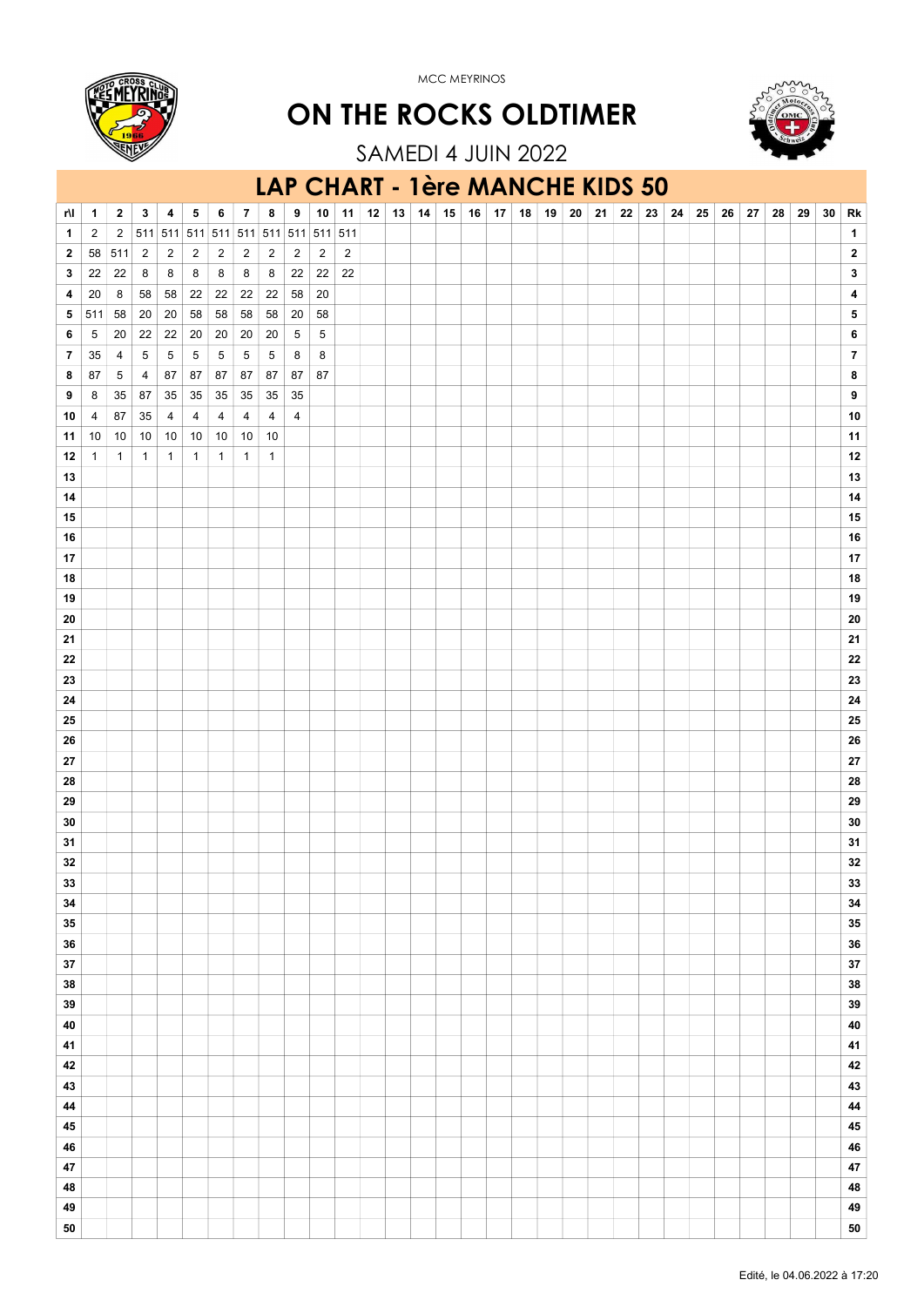

## ON THE ROCKS OLDTIMER



SAMEDI 4 JUIN 2022

# 2ème MANCHE KIDS 50

| COURTOIS Sophie<br>22<br>9<br>11:45,483<br>01:10.924<br>$\mathbf{1}$<br>Grand-Lancy<br><b>KTM</b><br>68.8<br>$\cdots$<br>5<br>12:16,830<br>2<br>511 DELESLESNERAC Hugo<br>Vuiz-en-sallaz<br>9<br>31.347<br>65.9<br>01:10,854<br>$\sqrt{5}$<br>Gasgas<br>12:18,066<br>5<br>3<br>$\overline{2}$<br><b>LAMBERT Emilie</b><br>Saint-Julien<br><b>KTM</b><br>9<br>32.583<br>65.8<br>01:15,251<br>12:16,646<br>01:20,475<br>$\mathsf S$<br><b>KTM</b><br>$\,8\,$<br>1 Tr.<br>58.6<br>4<br>8<br><b>CIBIEN Milan</b><br>France<br>5<br>12:21,193<br>01:26,753<br>DE CARVALLO Matthias<br>Collonges<br>KTM<br>$\,8\,$<br>1 Tr.<br>58.2<br>8<br>58<br>6<br>12:30,083<br>01:23,025<br>$\boldsymbol{6}$<br>JOUILLE Ysakim<br>$\,8\,$<br>$1$ Tr.<br>57.5<br>87<br>$\boldsymbol{7}$<br>13:07,205<br>01:26,653<br>35<br>FLOTTERER-ORTIZ Diago<br>$\,8\,$<br>$1$ Tr.<br>54.8<br>$\boldsymbol{6}$<br>8<br>13:08,559<br>01:21,759<br>$\boldsymbol{7}$<br>5<br>VERET Joa<br>$\,8\,$<br>1 Tr.<br>54.7<br>$\boldsymbol{7}$<br>LEPRODOHNNE Marius<br>13:06,699<br>2 Tr.<br>9<br><b>KTM</b><br>48.0<br>01:18,812<br>$\boldsymbol{6}$<br>20<br>France<br>$10\,$<br>PERNY Mattheo<br>Voidance<br><b>KTM</b><br>7<br>13:31,085<br>2 Tr.<br>46.6<br>01:42,456<br>$\boldsymbol{6}$<br>4<br>12:12,037<br><b>BRONFONTANAZ Maylana</b><br><b>KTM</b><br>6<br>3 Tr.<br>44.2<br>01:55,281<br>$\boldsymbol{6}$<br>11<br>10<br>Meysry<br>12:54,251<br>01:55,457<br>12<br>LONGERAY Théo<br>Yamaha<br>6<br>3 Tr.<br>$\mathbf{1}$<br>Thiey<br>41.8<br>6 | Pos. | No. | Nom / Name | Domicile / Wohnort | Marque / Marke | Trs | Temps | Ecart | km/h | <b>Best Time</b> | In Lap |
|-------------------------------------------------------------------------------------------------------------------------------------------------------------------------------------------------------------------------------------------------------------------------------------------------------------------------------------------------------------------------------------------------------------------------------------------------------------------------------------------------------------------------------------------------------------------------------------------------------------------------------------------------------------------------------------------------------------------------------------------------------------------------------------------------------------------------------------------------------------------------------------------------------------------------------------------------------------------------------------------------------------------------------------------------------------------------------------------------------------------------------------------------------------------------------------------------------------------------------------------------------------------------------------------------------------------------------------------------------------------------------------------------------------------------------------------------------------------------------------------------------------------|------|-----|------------|--------------------|----------------|-----|-------|-------|------|------------------|--------|
|                                                                                                                                                                                                                                                                                                                                                                                                                                                                                                                                                                                                                                                                                                                                                                                                                                                                                                                                                                                                                                                                                                                                                                                                                                                                                                                                                                                                                                                                                                                   |      |     |            |                    |                |     |       |       |      |                  |        |
|                                                                                                                                                                                                                                                                                                                                                                                                                                                                                                                                                                                                                                                                                                                                                                                                                                                                                                                                                                                                                                                                                                                                                                                                                                                                                                                                                                                                                                                                                                                   |      |     |            |                    |                |     |       |       |      |                  |        |
|                                                                                                                                                                                                                                                                                                                                                                                                                                                                                                                                                                                                                                                                                                                                                                                                                                                                                                                                                                                                                                                                                                                                                                                                                                                                                                                                                                                                                                                                                                                   |      |     |            |                    |                |     |       |       |      |                  |        |
|                                                                                                                                                                                                                                                                                                                                                                                                                                                                                                                                                                                                                                                                                                                                                                                                                                                                                                                                                                                                                                                                                                                                                                                                                                                                                                                                                                                                                                                                                                                   |      |     |            |                    |                |     |       |       |      |                  |        |
|                                                                                                                                                                                                                                                                                                                                                                                                                                                                                                                                                                                                                                                                                                                                                                                                                                                                                                                                                                                                                                                                                                                                                                                                                                                                                                                                                                                                                                                                                                                   |      |     |            |                    |                |     |       |       |      |                  |        |
|                                                                                                                                                                                                                                                                                                                                                                                                                                                                                                                                                                                                                                                                                                                                                                                                                                                                                                                                                                                                                                                                                                                                                                                                                                                                                                                                                                                                                                                                                                                   |      |     |            |                    |                |     |       |       |      |                  |        |
|                                                                                                                                                                                                                                                                                                                                                                                                                                                                                                                                                                                                                                                                                                                                                                                                                                                                                                                                                                                                                                                                                                                                                                                                                                                                                                                                                                                                                                                                                                                   |      |     |            |                    |                |     |       |       |      |                  |        |
|                                                                                                                                                                                                                                                                                                                                                                                                                                                                                                                                                                                                                                                                                                                                                                                                                                                                                                                                                                                                                                                                                                                                                                                                                                                                                                                                                                                                                                                                                                                   |      |     |            |                    |                |     |       |       |      |                  |        |
|                                                                                                                                                                                                                                                                                                                                                                                                                                                                                                                                                                                                                                                                                                                                                                                                                                                                                                                                                                                                                                                                                                                                                                                                                                                                                                                                                                                                                                                                                                                   |      |     |            |                    |                |     |       |       |      |                  |        |
|                                                                                                                                                                                                                                                                                                                                                                                                                                                                                                                                                                                                                                                                                                                                                                                                                                                                                                                                                                                                                                                                                                                                                                                                                                                                                                                                                                                                                                                                                                                   |      |     |            |                    |                |     |       |       |      |                  |        |
|                                                                                                                                                                                                                                                                                                                                                                                                                                                                                                                                                                                                                                                                                                                                                                                                                                                                                                                                                                                                                                                                                                                                                                                                                                                                                                                                                                                                                                                                                                                   |      |     |            |                    |                |     |       |       |      |                  |        |
|                                                                                                                                                                                                                                                                                                                                                                                                                                                                                                                                                                                                                                                                                                                                                                                                                                                                                                                                                                                                                                                                                                                                                                                                                                                                                                                                                                                                                                                                                                                   |      |     |            |                    |                |     |       |       |      |                  |        |
|                                                                                                                                                                                                                                                                                                                                                                                                                                                                                                                                                                                                                                                                                                                                                                                                                                                                                                                                                                                                                                                                                                                                                                                                                                                                                                                                                                                                                                                                                                                   |      |     |            |                    |                |     |       |       |      |                  |        |
|                                                                                                                                                                                                                                                                                                                                                                                                                                                                                                                                                                                                                                                                                                                                                                                                                                                                                                                                                                                                                                                                                                                                                                                                                                                                                                                                                                                                                                                                                                                   |      |     |            |                    |                |     |       |       |      |                  |        |
|                                                                                                                                                                                                                                                                                                                                                                                                                                                                                                                                                                                                                                                                                                                                                                                                                                                                                                                                                                                                                                                                                                                                                                                                                                                                                                                                                                                                                                                                                                                   |      |     |            |                    |                |     |       |       |      |                  |        |
|                                                                                                                                                                                                                                                                                                                                                                                                                                                                                                                                                                                                                                                                                                                                                                                                                                                                                                                                                                                                                                                                                                                                                                                                                                                                                                                                                                                                                                                                                                                   |      |     |            |                    |                |     |       |       |      |                  |        |
|                                                                                                                                                                                                                                                                                                                                                                                                                                                                                                                                                                                                                                                                                                                                                                                                                                                                                                                                                                                                                                                                                                                                                                                                                                                                                                                                                                                                                                                                                                                   |      |     |            |                    |                |     |       |       |      |                  |        |
|                                                                                                                                                                                                                                                                                                                                                                                                                                                                                                                                                                                                                                                                                                                                                                                                                                                                                                                                                                                                                                                                                                                                                                                                                                                                                                                                                                                                                                                                                                                   |      |     |            |                    |                |     |       |       |      |                  |        |
|                                                                                                                                                                                                                                                                                                                                                                                                                                                                                                                                                                                                                                                                                                                                                                                                                                                                                                                                                                                                                                                                                                                                                                                                                                                                                                                                                                                                                                                                                                                   |      |     |            |                    |                |     |       |       |      |                  |        |
|                                                                                                                                                                                                                                                                                                                                                                                                                                                                                                                                                                                                                                                                                                                                                                                                                                                                                                                                                                                                                                                                                                                                                                                                                                                                                                                                                                                                                                                                                                                   |      |     |            |                    |                |     |       |       |      |                  |        |
|                                                                                                                                                                                                                                                                                                                                                                                                                                                                                                                                                                                                                                                                                                                                                                                                                                                                                                                                                                                                                                                                                                                                                                                                                                                                                                                                                                                                                                                                                                                   |      |     |            |                    |                |     |       |       |      |                  |        |
|                                                                                                                                                                                                                                                                                                                                                                                                                                                                                                                                                                                                                                                                                                                                                                                                                                                                                                                                                                                                                                                                                                                                                                                                                                                                                                                                                                                                                                                                                                                   |      |     |            |                    |                |     |       |       |      |                  |        |
|                                                                                                                                                                                                                                                                                                                                                                                                                                                                                                                                                                                                                                                                                                                                                                                                                                                                                                                                                                                                                                                                                                                                                                                                                                                                                                                                                                                                                                                                                                                   |      |     |            |                    |                |     |       |       |      |                  |        |
|                                                                                                                                                                                                                                                                                                                                                                                                                                                                                                                                                                                                                                                                                                                                                                                                                                                                                                                                                                                                                                                                                                                                                                                                                                                                                                                                                                                                                                                                                                                   |      |     |            |                    |                |     |       |       |      |                  |        |
|                                                                                                                                                                                                                                                                                                                                                                                                                                                                                                                                                                                                                                                                                                                                                                                                                                                                                                                                                                                                                                                                                                                                                                                                                                                                                                                                                                                                                                                                                                                   |      |     |            |                    |                |     |       |       |      |                  |        |
|                                                                                                                                                                                                                                                                                                                                                                                                                                                                                                                                                                                                                                                                                                                                                                                                                                                                                                                                                                                                                                                                                                                                                                                                                                                                                                                                                                                                                                                                                                                   |      |     |            |                    |                |     |       |       |      |                  |        |
|                                                                                                                                                                                                                                                                                                                                                                                                                                                                                                                                                                                                                                                                                                                                                                                                                                                                                                                                                                                                                                                                                                                                                                                                                                                                                                                                                                                                                                                                                                                   |      |     |            |                    |                |     |       |       |      |                  |        |
|                                                                                                                                                                                                                                                                                                                                                                                                                                                                                                                                                                                                                                                                                                                                                                                                                                                                                                                                                                                                                                                                                                                                                                                                                                                                                                                                                                                                                                                                                                                   |      |     |            |                    |                |     |       |       |      |                  |        |
|                                                                                                                                                                                                                                                                                                                                                                                                                                                                                                                                                                                                                                                                                                                                                                                                                                                                                                                                                                                                                                                                                                                                                                                                                                                                                                                                                                                                                                                                                                                   |      |     |            |                    |                |     |       |       |      |                  |        |
|                                                                                                                                                                                                                                                                                                                                                                                                                                                                                                                                                                                                                                                                                                                                                                                                                                                                                                                                                                                                                                                                                                                                                                                                                                                                                                                                                                                                                                                                                                                   |      |     |            |                    |                |     |       |       |      |                  |        |
|                                                                                                                                                                                                                                                                                                                                                                                                                                                                                                                                                                                                                                                                                                                                                                                                                                                                                                                                                                                                                                                                                                                                                                                                                                                                                                                                                                                                                                                                                                                   |      |     |            |                    |                |     |       |       |      |                  |        |
|                                                                                                                                                                                                                                                                                                                                                                                                                                                                                                                                                                                                                                                                                                                                                                                                                                                                                                                                                                                                                                                                                                                                                                                                                                                                                                                                                                                                                                                                                                                   |      |     |            |                    |                |     |       |       |      |                  |        |
|                                                                                                                                                                                                                                                                                                                                                                                                                                                                                                                                                                                                                                                                                                                                                                                                                                                                                                                                                                                                                                                                                                                                                                                                                                                                                                                                                                                                                                                                                                                   |      |     |            |                    |                |     |       |       |      |                  |        |
|                                                                                                                                                                                                                                                                                                                                                                                                                                                                                                                                                                                                                                                                                                                                                                                                                                                                                                                                                                                                                                                                                                                                                                                                                                                                                                                                                                                                                                                                                                                   |      |     |            |                    |                |     |       |       |      |                  |        |
|                                                                                                                                                                                                                                                                                                                                                                                                                                                                                                                                                                                                                                                                                                                                                                                                                                                                                                                                                                                                                                                                                                                                                                                                                                                                                                                                                                                                                                                                                                                   |      |     |            |                    |                |     |       |       |      |                  |        |
|                                                                                                                                                                                                                                                                                                                                                                                                                                                                                                                                                                                                                                                                                                                                                                                                                                                                                                                                                                                                                                                                                                                                                                                                                                                                                                                                                                                                                                                                                                                   |      |     |            |                    |                |     |       |       |      |                  |        |
|                                                                                                                                                                                                                                                                                                                                                                                                                                                                                                                                                                                                                                                                                                                                                                                                                                                                                                                                                                                                                                                                                                                                                                                                                                                                                                                                                                                                                                                                                                                   |      |     |            |                    |                |     |       |       |      |                  |        |
|                                                                                                                                                                                                                                                                                                                                                                                                                                                                                                                                                                                                                                                                                                                                                                                                                                                                                                                                                                                                                                                                                                                                                                                                                                                                                                                                                                                                                                                                                                                   |      |     |            |                    |                |     |       |       |      |                  |        |
|                                                                                                                                                                                                                                                                                                                                                                                                                                                                                                                                                                                                                                                                                                                                                                                                                                                                                                                                                                                                                                                                                                                                                                                                                                                                                                                                                                                                                                                                                                                   |      |     |            |                    |                |     |       |       |      |                  |        |
|                                                                                                                                                                                                                                                                                                                                                                                                                                                                                                                                                                                                                                                                                                                                                                                                                                                                                                                                                                                                                                                                                                                                                                                                                                                                                                                                                                                                                                                                                                                   |      |     |            |                    |                |     |       |       |      |                  |        |
|                                                                                                                                                                                                                                                                                                                                                                                                                                                                                                                                                                                                                                                                                                                                                                                                                                                                                                                                                                                                                                                                                                                                                                                                                                                                                                                                                                                                                                                                                                                   |      |     |            |                    |                |     |       |       |      |                  |        |
|                                                                                                                                                                                                                                                                                                                                                                                                                                                                                                                                                                                                                                                                                                                                                                                                                                                                                                                                                                                                                                                                                                                                                                                                                                                                                                                                                                                                                                                                                                                   |      |     |            |                    |                |     |       |       |      |                  |        |
|                                                                                                                                                                                                                                                                                                                                                                                                                                                                                                                                                                                                                                                                                                                                                                                                                                                                                                                                                                                                                                                                                                                                                                                                                                                                                                                                                                                                                                                                                                                   |      |     |            |                    |                |     |       |       |      |                  |        |
|                                                                                                                                                                                                                                                                                                                                                                                                                                                                                                                                                                                                                                                                                                                                                                                                                                                                                                                                                                                                                                                                                                                                                                                                                                                                                                                                                                                                                                                                                                                   |      |     |            |                    |                |     |       |       |      |                  |        |
|                                                                                                                                                                                                                                                                                                                                                                                                                                                                                                                                                                                                                                                                                                                                                                                                                                                                                                                                                                                                                                                                                                                                                                                                                                                                                                                                                                                                                                                                                                                   |      |     |            |                    |                |     |       |       |      |                  |        |
|                                                                                                                                                                                                                                                                                                                                                                                                                                                                                                                                                                                                                                                                                                                                                                                                                                                                                                                                                                                                                                                                                                                                                                                                                                                                                                                                                                                                                                                                                                                   |      |     |            |                    |                |     |       |       |      |                  |        |
|                                                                                                                                                                                                                                                                                                                                                                                                                                                                                                                                                                                                                                                                                                                                                                                                                                                                                                                                                                                                                                                                                                                                                                                                                                                                                                                                                                                                                                                                                                                   |      |     |            |                    |                |     |       |       |      |                  |        |
|                                                                                                                                                                                                                                                                                                                                                                                                                                                                                                                                                                                                                                                                                                                                                                                                                                                                                                                                                                                                                                                                                                                                                                                                                                                                                                                                                                                                                                                                                                                   |      |     |            |                    |                |     |       |       |      |                  |        |
|                                                                                                                                                                                                                                                                                                                                                                                                                                                                                                                                                                                                                                                                                                                                                                                                                                                                                                                                                                                                                                                                                                                                                                                                                                                                                                                                                                                                                                                                                                                   |      |     |            |                    |                |     |       |       |      |                  |        |
|                                                                                                                                                                                                                                                                                                                                                                                                                                                                                                                                                                                                                                                                                                                                                                                                                                                                                                                                                                                                                                                                                                                                                                                                                                                                                                                                                                                                                                                                                                                   |      |     |            |                    |                |     |       |       |      |                  |        |
|                                                                                                                                                                                                                                                                                                                                                                                                                                                                                                                                                                                                                                                                                                                                                                                                                                                                                                                                                                                                                                                                                                                                                                                                                                                                                                                                                                                                                                                                                                                   |      |     |            |                    |                |     |       |       |      |                  |        |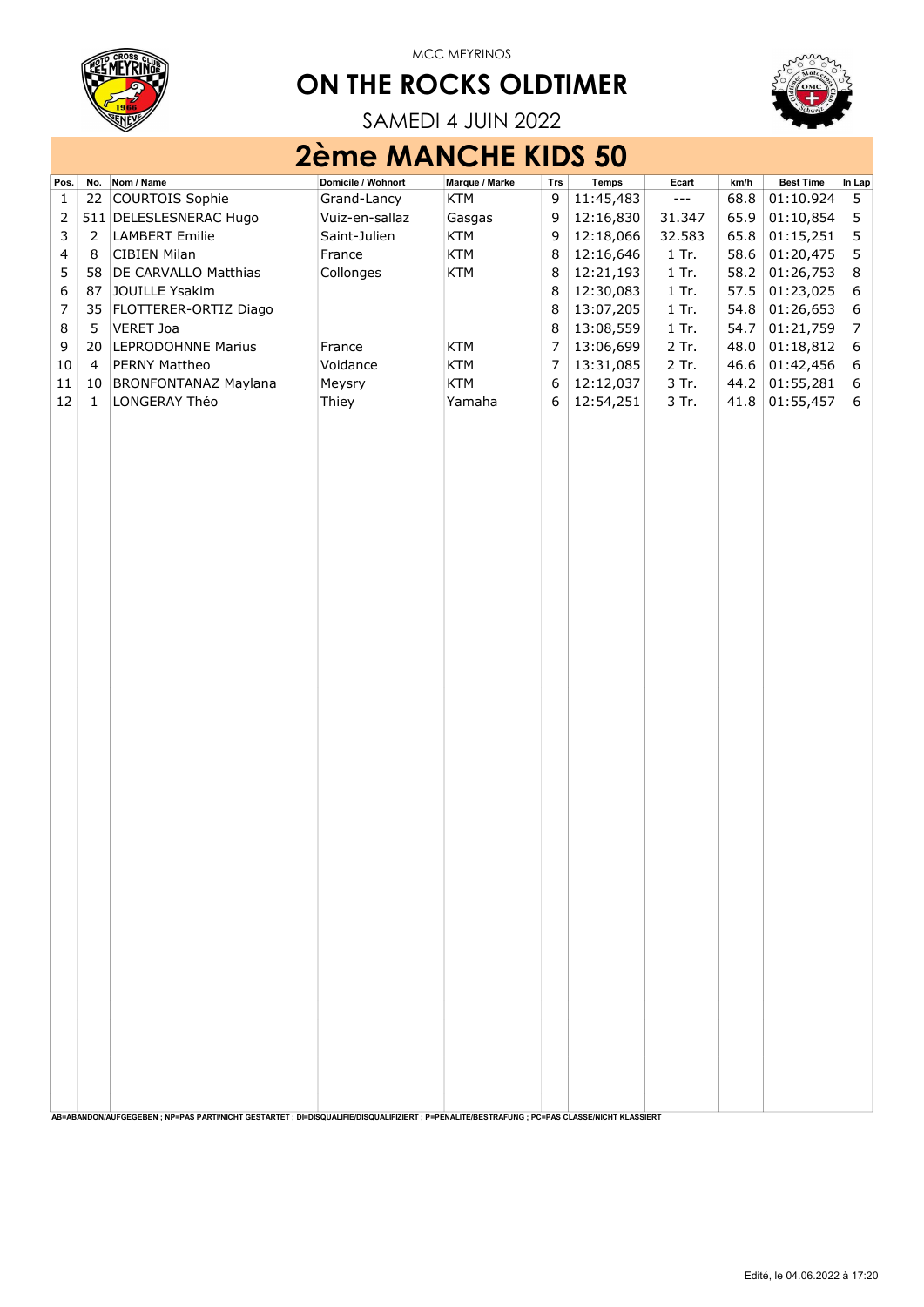

ON THE ROCKS OLDTIMER



SAMEDI 4 JUIN 2022

### r\l 1 2 3 4 5 6 7 8 9 10 11 12 13 14 15 16 17 18 19 20 21 22 23 24 25 26 27 28 29 30 Rk 1 2 2 2 511 22 22 22 22 22 22 1 **2** 22 22 511 2 511 511 511 2 2 511 3 511 511 22 22 2 2 2 511 511 2 3 4 35 8 8 20 20 20 20 8 8 4 5 6 7 8 9 20 20 20 21 8 4 5 87 20 20 58 8 8 58 58 58 5 6 20 58 58 8 58 58 8 87 87 6 7 8 87 87 87 87 87 87 35 35 7 8 58 35 35 35 35 35 35 5 5 8 9 4 4 4 4 4 5 5 20 9 **10** 5 10 5 5 5 4 4 4 10 10 11 10 1 10 10 10 10 10 11 12 1 5 1 1 1 1 1 12 13 13 14 14 15 15 16 16 17 17 18 18 19 19 20 20 21 21 22 22 23 23 24 24 25 25 26 26 27 27 28 28 29 29 30 30 31 31  $32$  32  $32$ 33 33 34 34 35 35 36 36 37 37 38 38 39 39 40 40 41 41 42 42 43 43 44 44 45 45 46 46 47 47 LAP CHART - 2ème MANCHE KIDS 50

48 48 49 49 50 50